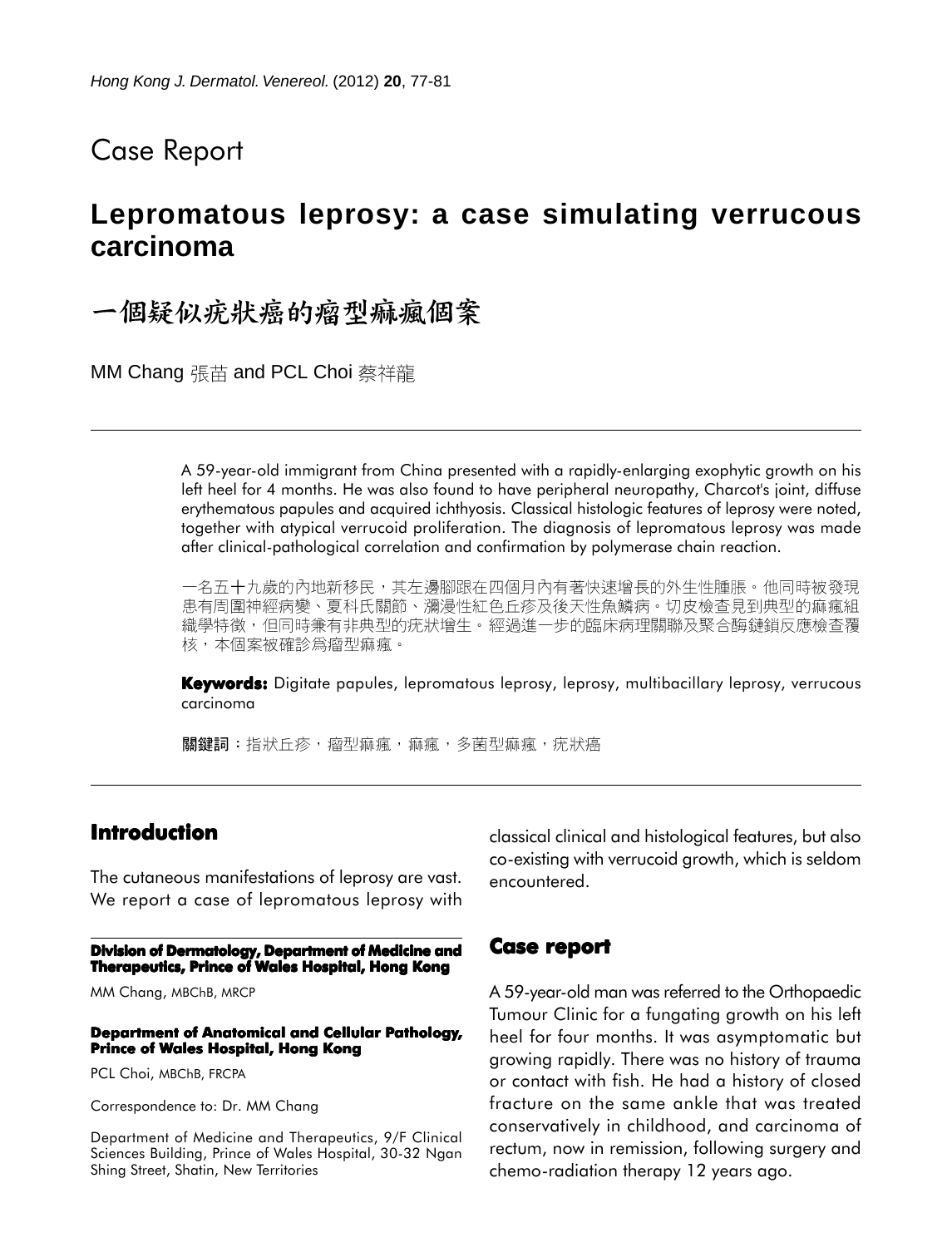Clinically, the mass was  $4\times5$  cm, with verrucous surface and irregular border (Figure 1). There was no satellite lesion or regional lymphadenopathy. The provisional diagnosis by the orthopaedic team was squamous cell carcinoma. MRI excluded deep fascial invasion. Wide local excision followed by staged skin graft was performed.

The patient was referred to the dermatology team when the histology suggested otherwise. On further enquiry, he complained of insidious onset of dry skin, sensation loss of the extremities causing frequent scald injuries after handling hot water and progressive painless deformity of left ankle from which he reported difficulty finding appropriate shoes. Social history revealed that he



**Figure 1.** Verrucous growth on heel.



**Figure 2.** Charcot's joint.

was born and immigrated from a village in Guangdong 40 years ago, but he did not recall any history of similar condition among his close family members. On examination, he had slight saddle-nose deformity, Charcot's joint on the left ankle (Figure 2), acquired ichthyosis on the limbs, multiple non-descript ill-defined erythematous papules on the back (Figures 3 & 4) and enlarged ulnar nerves on palpation. Peripheral neuropathy was confirmed on nerve conduction study.

Histologically, there was verrucoid epidermal hyperplasia without invasion, atypia or increased mitotic activities (Figure 5). There were patchy mixed inflammatory lymphohistiocytic infiltrates and some plasma cells. Globi formation was noted with foamy histiocytes (Figures 6 & 7). Ziehl-Neelsen stain and Wade-Fite stains showed abundant acid-fast bacilli (Figure 8), while PAS, Grocott, Warthin-Starry and Gram stains were all negative. Polymerase chain reaction (PCR) analysis of paraffin tissue was positive for *Mycobacterium leprae* DNA but not *M. tuberculosis.* A second skin



**Figure 3. 3.** A close-up of digitate-like ill-defined papules on back.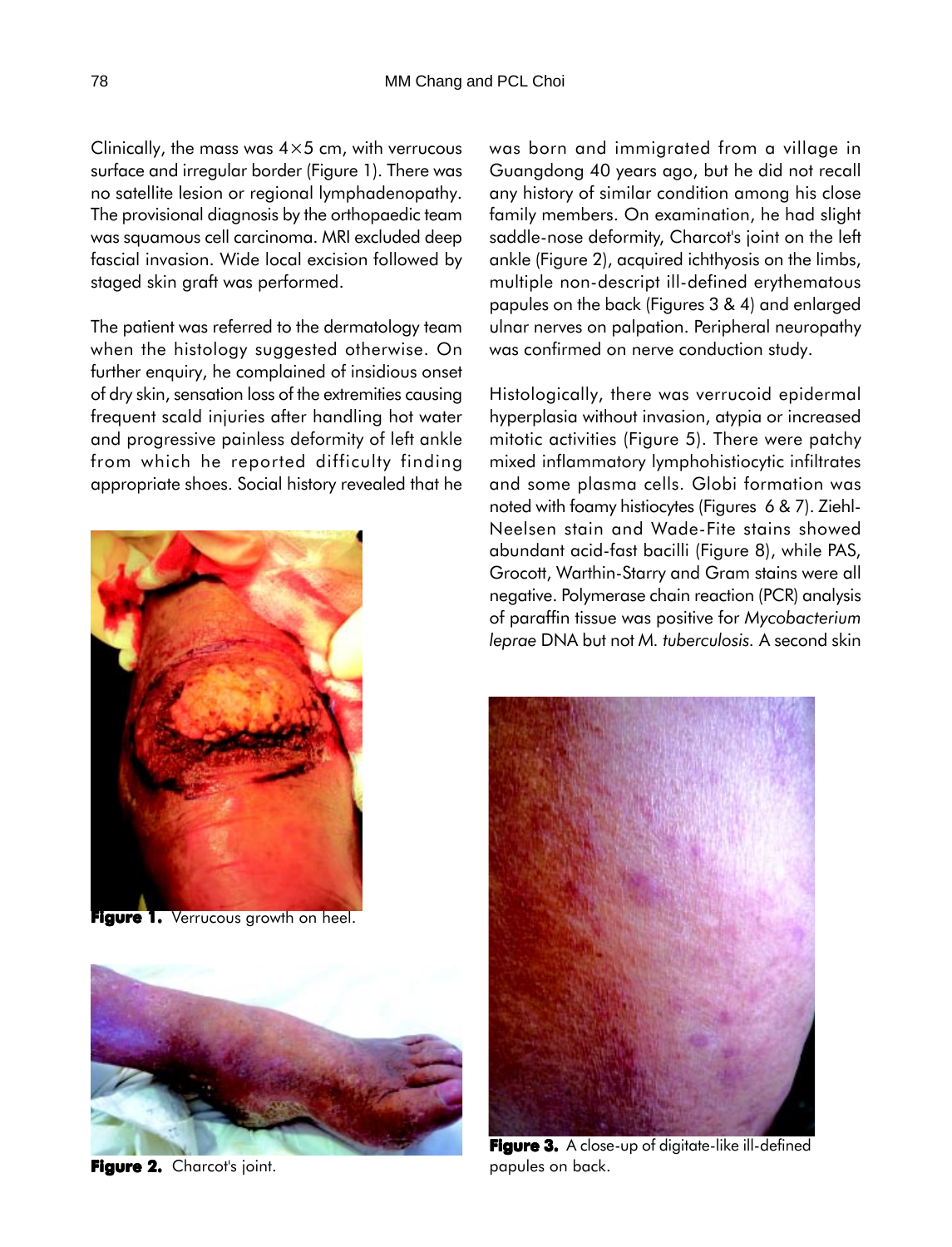

**Figure 4.** Multiple erythematous papules on back.

biopsy on a papule on the back also showed identical histology (Figure 6).

The diagnosis of lepromatous leprosy was made and the patient was started on rifampicin, dapsone and minocycline in hospital. There was no observable reaction on treatment and the graft was taking well. Screening for HIV and diabetes was negative. On discharge, he was referred to the Leprosy Skin Clinic for continuation of multidrug therapy and contact tracing.



**Figure 6. Figure 6.** Biopsy from the back showed intradermal collections of lymphocytes and histiocytes. Note the presence of globi (H&E, Original magnification  $\times$  20).



**Figure 7.** Medium magnification showed the presence of globi admixed with lymphocytes and histiocytes (H&E, Original magnification  $\times$  200).



**Figure 5. Figure 5.** Low magnification showed verruoid epidermal hyperplasia with underlying fibrous stroma (H&E, Original magnification  $\times$  20).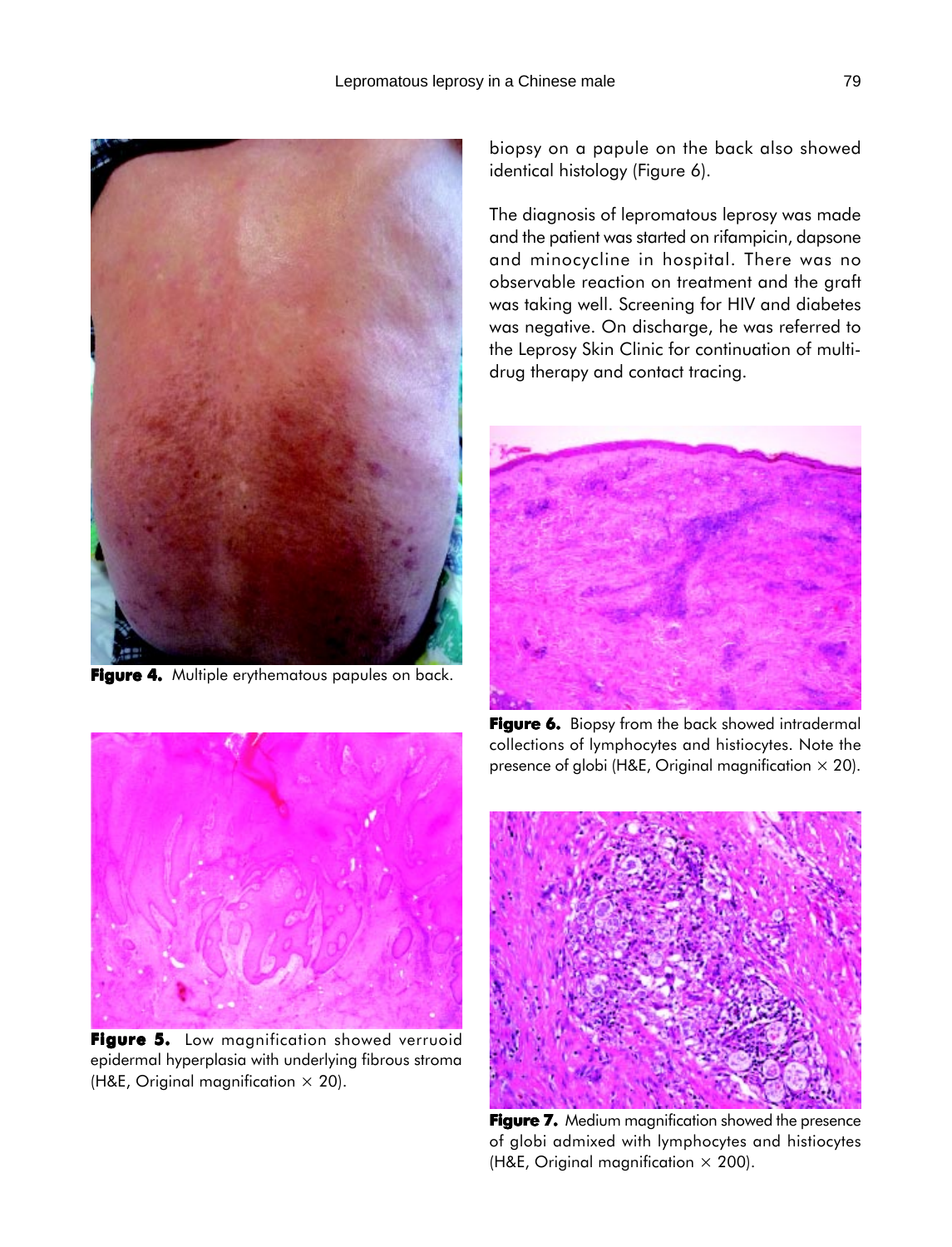

**Figure 8.** Wade-Fite stain demonstrated many intracellular acid fast bacilli (red in stain) (WF, Original magnification  $\times$  40).

## **Discussion**

Leprosy is a chronic granulomatous infection of the skin and peripheral nerves. It is transmitted by *Mycobacteria leprae (M. leprae)*, an obligate intracellular Gram-positive bacillus with acid-fast property and affinity for macrophages and Schwann cells. It is a global disease affecting all races, highly endemic in Africa and South America, and prevalent in developing countries in South-East Asia and parts of China. With the introduction of WHO multi-drug therapy (MDT), the disease is now controlled with decreasing prevalence. In fact, Hong Kong is declared by WHO to be eliminated from leprosy<sup>1</sup> with its incidence of 0.088/10000 population. In the 1950s and 60s, the majority of leprosy patients in Hong Kong (90%) were born in China, $2$  while in recent years, imported leprosy from South East Asian countries accounted for the majority.

The infection caused by *M. leprae* carries a long incubation period, from months to 20 years, averaging three to five years. The majority of exposed individuals do not develop disease. Host genetic and environmental factors influence individual susceptibility to infection and disease progression. In lepromatous leprosy, a predominant-Th2 response suppresses macrophage activity and cell mediated immunity while a heightened Th1 response is found in tuberculoid leprosy. Several leprosy susceptibility loci on chromosome 6 and 10 are found; and the presence of HLA allele DQ1 gears towards lepromatous expression. In a genome-wide association study in Han Chinese, novel association with NOD2, TNFSF15, RIPK2 are found, indicating heterogeneity of genetic susceptibility between ethnic groups.3 Transmission results from early childhood close contact with a source with high infectivity (lepromatous leprosy), and spreading by droplets of nasal or oral secretions. The household risk of acquiring disease in an endemic area is 10%. There are a few reports of infections acquired through open wound and fomites, and, recently, armadillos as a zoonotic transmission.4 Moreover, another species, *Mycobacterium lepromatosis*, has been found to cause diffuse form of lepromatous leprosy in Mexico and the Caribbean.<sup>5</sup>

Our patient had classical clinical and histologic features of lepromatous leprosy, which represented the more severe spectrum of disease with multi-bacillary involvement and poor host immunity. What was atypical would be the late age of onset, very long incubation and verrucoid presentation. Most literature reported special forms of leprosy as histoid, dermatofibroma-like papules, digitate or shagreen-like patches. Verrucoid presentations are rare in leprosy and were found in few anecdotal reports of lepromatous leprosy with coexistent chromoblastomycosis, 6 or in HIV-positive individuals.7 A more logical association would be squamous cell carcinoma arising from chronic unhealed leg ulcers, and even with that, verrucous carcinoma arising from such lesion was rarely reported.8 The underlying reason that our immunocompetent patient developed verrucoid growth was obscure. Without other supporting cutaneous suggestions of leprosy, the differential diagnosis would have been malignant tumours (squamous cell carcinoma, verrucous carcinoma,